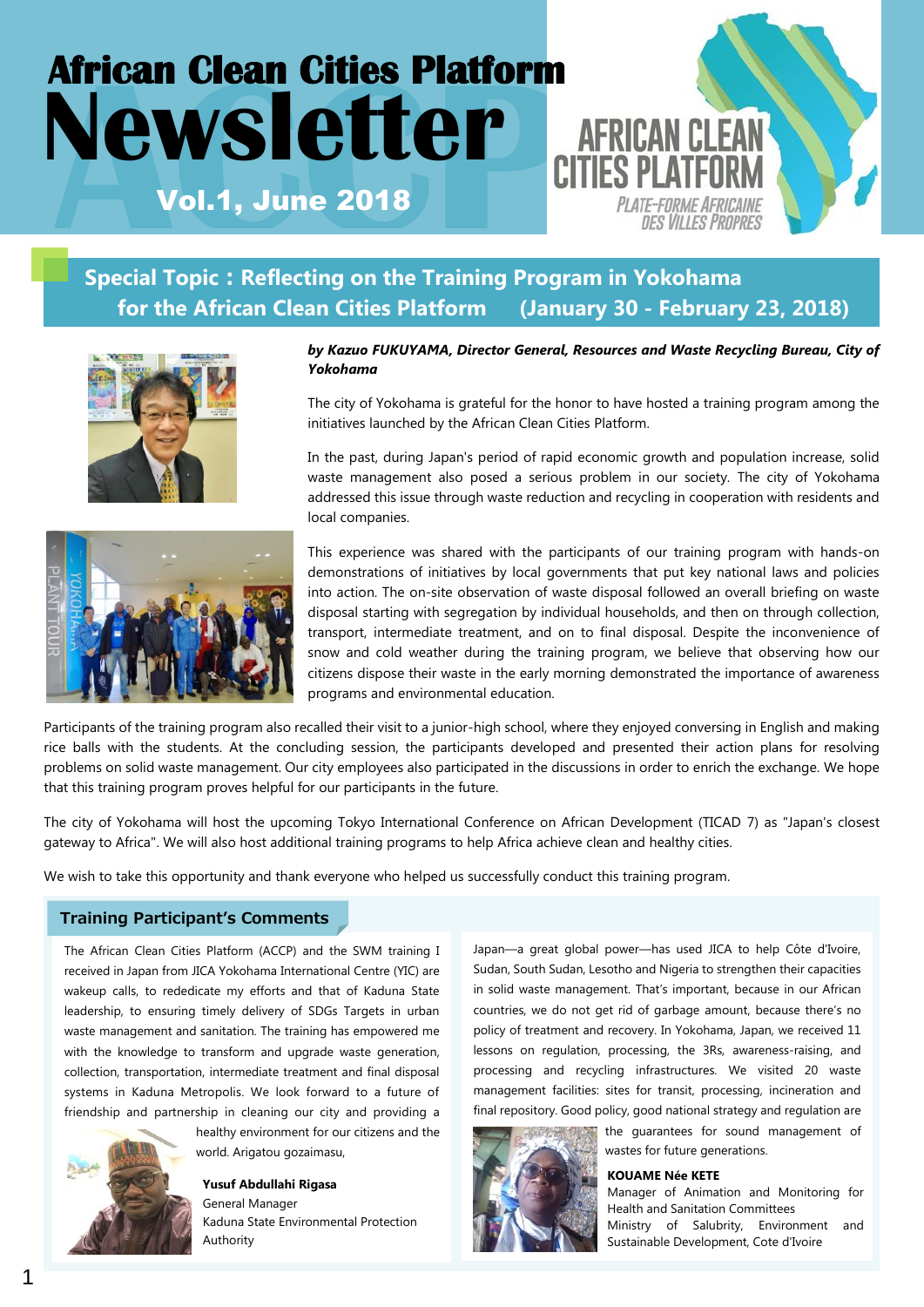### **Inaugural Messages for the issue of the newsletter on ACCP**



#### *by Tokuya WADA, Councilor, Ministry of the Environment, Japan*

The Japanese Ministry of the Environment, in its international cooperation in waste management, had been focusing primarily on developing countries in Asia. That changed last April when the African Clean Cities Platform was set up to expand the geographic scope of such cooperation in response to worsening waste problems in Africa.

The United Nations estimates that the population of Africa will surge from slightly over 1.2 billion today to 4.4 billion in 2100, which fact is in sharp contrast with Asia and other regions that will be experiencing demographic decline in the second half of the 21st century. Thus, it is feared that the ongoing influx of people

to Africa's cities will further aggravate problems involving waste.

During Japan's period of rapid economic growth, mounting waste also posed a problem, one now dubbed the "waste war." The newly established Platform intends to share Japan's experience and the know-how it gained from its own struggle with waste in the aim of helping Africa address its waste problems and keep them at bay.

Of course, Japan and Africa differ substantially in climate, customs and culture. Even within Africa, each region has its own characteristics. It is therefore vital to build a custom-made waste management system around the perspectives of local residents and in accord with local conditions, rather than simply graft Japanese institutions and technologies onto African realities.

The Japanese Ministry of the Environment shall strive to assist African cities in addressing their waste problems and achieving sustainable development by participating in the African Clean Cities Platform.



#### *by Kazunao SHIBATA,Chief Representative, JICA Democratic Republic of Congo Office*

I'm Kazunao Shibata, assigned as the chief representative of the JICA Democratic Republic of Congo Office and transferred to Kinshasa in March 2018. Until February, I supervised the secretariat of the African Clean Cities Platform (ACCP) as the Director of Environmental Management Group, Global Environment Department, JICA.

In retrospect, the Seminar on Waste Management in Africa held in Nairobi, Kenya in August 2016 in order to establish a place to discuss the worsening waste issues in Africa was the starting point. With many partners such as African countries and cities, UNEP, UN-Habitat, the Ministry of the Environment of Japan and the City

of Yokohama, ACCP was established in Maputo, Mozambique in April 2017 and has since expanded to 28 member countries. It has been developing activities such as data collection in each country, SDGs pilot survey and training course held in February 2018 in Yokohama.

In order for Africa, which continues its trend of "urbanization without growth" with lower incomes than Asia, to solve its waste issues, it is necessary to mobilize substantial public and private funds and to encourage domestic and foreign companies on the basis of establishing a governmental legal system and strengthening the administrative capabilities of municipalities. And its major premise is that politicians raise policy priorities of urban hygiene in order to respond to the citizens' demands for clean cities and healthy lifestyles.

For this purpose, I hope that the ACCP will link governments, cities, companies, citizens and international organizations and raise the priority of waste management, leading to significant investment and contributing to solving waste issues and achieving SDGs in African cities. I myself will continue to strive to expand clean cities from Kinshasa, which is said to be the largest city in Africa in 2050.

Finally I would like to express my heartfelt appreciation to all related persons of member countries and cities, international organizations and companies, Mr. Tadahiko ITO, State Minister, Ministry of the Environment of Japan, Mr. Onaka, former Director General, Resources and Waste Recycling Bureau, the City of Yokohama, Mr. Yamauchi, former Director General, Global Environment Department, JICA, who strongly promoted the ACCP establishment, and the secretariat members who supported all the activities.



#### **Greetings from ACCP Secretariat**

#### *by Sei KONDO, Director of Environmental Management Group, JICA Head Office*

Hello from Tokyo. I'm Sei KONDO, Director of Environmental Management Group, JICA Head Office. I am taking over duties for the ACCP Secretariat as a successor to Mr. Shibata from this March. It is a distinct pleasure for me to take this role, not only because I did my master's in environmental engineering, but also my main motive to engage in JICA's activities has been to contribute for improving environmental management, particularly waste management, by becoming a bridge between developing countries and Japan. I am thrilled to have the opportunity to have many discussions and conversations during the coming 1st annual meeting in

June in order to gain diverse insights and ideas for making the ACCP more useful and fruitful, and even to find unprecedented innovation for partner countries and cities to realize cleaner cities in Africa. I'm really looking forward to meeting you all in Rabat!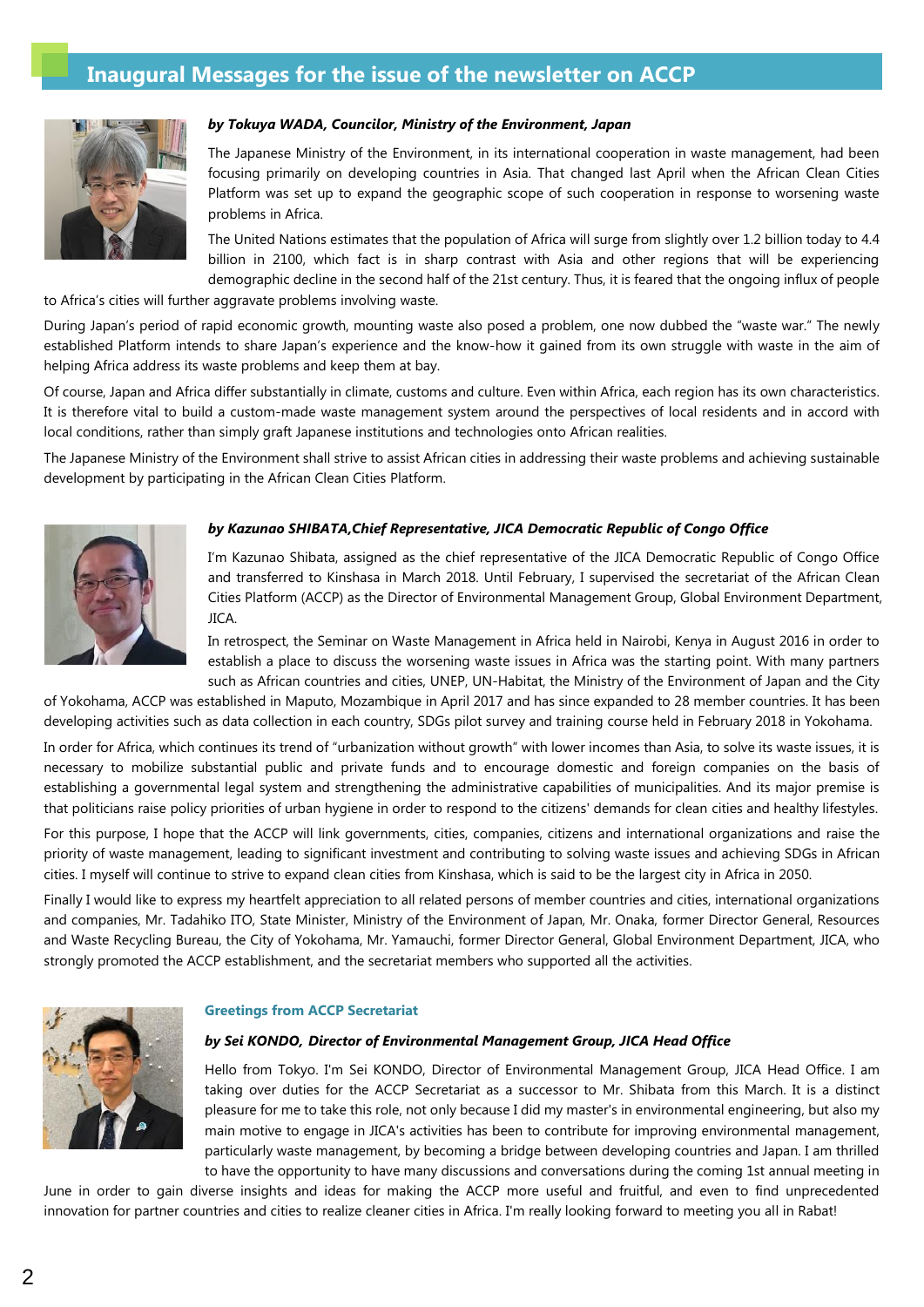## **ACCP Official Website Opened!**



The official website of the African Clean Cities Platform was opened. In addition to basic information on ACCP, activities and event information, information on waste management of member countries and cities and related knowledge are posted in three languages (English/French/Japanese). In order to promote knowledge sharing and networking among member countries and cities, related organizations and private companies, and to conduct outreach activities, we will increase the amount of attractive content. Please bookmark the website!

URL: [http://AfricanCleanCities.org](http://africancleancities.org/)

### **ACCP Action Plan toward TICAD7 was formulated**



The action plan for the initial phase of the African Clean Cities Platform (April 2017 - December 2019) was formulated. Based on the initial plan summarized at the preparatory meeting, the Secretariat (JICA) prepared the draft, consulted with host organizations such as the Ministry of the Environment of Japan, the City of Yokohama, UNEP, UN-Habitat, gathered feedback from focal points in member countries and cities via e-mail and finalized it. The action plan specifies the activities and schedule to achieve the following objectives and outputs. The full version can be seen on the ACCP official website.

#### **ACCP's Objectives and Outputs (Excerpted from Action Plan)**

- 1. Sharing of Knowledge and networking: Important knowledge on waste management is shared among the Members of the Platform by utilizing it.
	- 1-1. A network of major actors in waste management in Africa is established and functioning, and knowledge and data on waste management in African countries/cities can be shared through the Platform.
	- 1-2. Important knowledge on waste management is shared among the Members of the Platform.
- 2. Promotion of SDGs: African countries and major cities agree on the promotion of waste management and SDGs achievement as a priority at the TICAD7 Meeting.
	- 1-3. Current situation, problems, progress of SDGs targets, and investment needs on waste management are clarified in African countries and major cities.
	- 1-4. Policymakers decide the promotion of waste management and SDGs achievement as a priority.
- 3. Promotion of investment: Investment in waste management and SDGs achievement in Africa is increased.
	- 1-5. Specific needs with regard to financial and technical support in member countries/cities are clarified and presented to national and international partners.
	- 1-6. Japanese government decides and announces a policy initiative on waste management in African cities with specific actions.
	- 1-7. Donor countries and multilateral organizations increase support for waste management in Africa.
	- 1-8. Investment from private sector increases for waste management and recycling in member countries/cities.
	- 1-9. Community involvement on waste management is promoted.

### **Upcoming Event: ACCP First Annual Meeting in Rabat, Morocco**

Preparations for the First Annual Meeting in Rabat, Morocco, steadily advanced. In the last week of March, JICA dispatched a mission to Morocco to have prior consultation meetings with the Ministry of Interior, Ministry of Foreign Affairs and International Cooperation and State Secretariat of Sustainable Development. Main Objectives of the First Annual Meeting are (1) Knowledge and experience sharing with Morocco, (2) Promotion of SDGs monitoring and data collection, (3) Examination of Public Private Partnerships, and (4) Investment Promotion for African Clean Cities. Presenters and Panelists for the above sessions are being arranged with taking requests from member countries and cities. We look forward to seeing you in Rabat in the last week of this June.